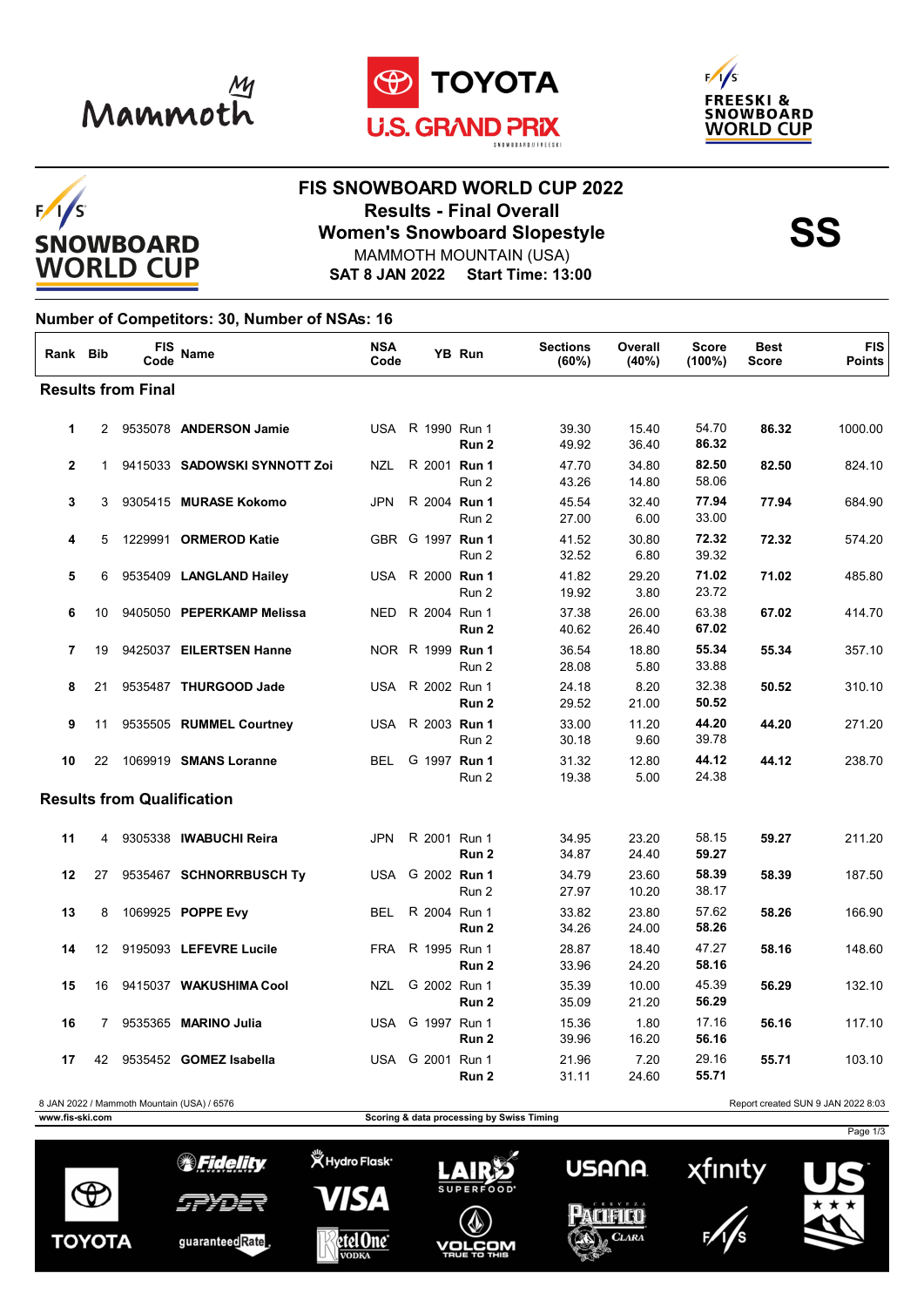







## **FIS SNOWBOARD WORLD CUP 2022 Results - Final Overall<br>
Women's Snowboard Slopestyle<br>
MAMMOTH MOUNTAIN (USA)** MAMMOTH MOUNTAIN (USA)

**SAT 8 JAN 2022 Start Time: 13:00**

| Rank Bib |    | FIS<br>Code | <b>Name</b>                    | <b>NSA</b><br>Code |                  | YB Run | <b>Sections</b><br>(60%) | Overall<br>(40%) | <b>Score</b><br>(100%)   | <b>Best</b><br><b>Score</b> | <b>FIS</b><br><b>Points</b> |
|----------|----|-------------|--------------------------------|--------------------|------------------|--------|--------------------------|------------------|--------------------------|-----------------------------|-----------------------------|
| 18       | 20 |             | 9185078 TAKA Eveliina          | <b>FIN</b>         | G 2002 Run 1     | Run 2  | 28.94<br>29.91           | 23.40<br>10.40   | 52.34<br>40.31           | 52.34                       | 90.00                       |
| 19       | 13 |             | 9305311 <b>YOSHIKA Rina</b>    | <b>JPN</b>         | G 1999 Run 1     | Run 2  | 30.15<br>34.56           | 19.60<br>10.20   | 49.75<br>44.76           | 49.75                       | 77.60                       |
| 20       | 28 |             | 9185071 NIEMELAE Carola        | <b>FIN</b>         | R 1999 Run 1     | Run 2  | 29.77<br>30.29           | 16.40<br>17.40   | 46.17<br>47.69           | 47.69                       | 65.70                       |
| 21       |    |             | 14 9515168 <b>BURRI Ariane</b> | SUI                | G 2000 Run 1     | Run 2  | 33.36<br>27.88           | 12.00<br>8.60    | 45.36<br>36.48           | 45.36                       | 54.30                       |
| 22       |    |             | 47 9535582 SORENSEN Ella       |                    | USA R 2004 Run 1 | Run 2  | 13.87<br>27.44           | 4.00<br>15.80    | 17.87<br>43.24           | 43.24                       | 43.10                       |
| 23       | 23 |             | 1499955 HIDALGO Maria          |                    | ESP R 1997 Run 1 | Run 2  | 18.14<br>27.74           | 3.20<br>14.40    | 21.34<br>42.14           | 42.14                       | 32.20                       |
| 24       | 17 |             | 9535530 WEILER Danielle        |                    | USA G 2002 Run 1 | Run 2  | 28.27<br>28.04           | 7.00<br>6.60     | 35.27<br>34.64           | 35.27                       | 21.50                       |
| 25       |    |             | 26 9105435 KOZUBACK Kamilla    |                    | HUN G 2004 Run 1 | Run 2  | 24.67<br>24.67           | 10.20<br>2.40    | 34.87<br>27.07           | 34.87                       | 10.90                       |
| 26       | 30 |             | 1389930 JUGOVAC Lea            |                    | CRO R 1994 Run 1 | Run 2  | 18.97<br>14.23           | 12.60<br>3.60    | 31.57<br>17.83           | 31.57                       | 0.40                        |
|          | 9  |             | 9105409 BAIRD Jasmine          |                    | CAN R 1999 Run 1 | Run 2  |                          |                  | <b>DNS</b><br><b>DNS</b> | <b>DNS</b>                  | 0.00                        |
|          | 15 |             | 9305286 ONITSUKA Miyabi        |                    | JPN R 1998 Run 1 | Run 2  |                          |                  | <b>DNS</b><br><b>DNS</b> | <b>DNS</b>                  | 0.00                        |
|          | 18 |             | 9485164 KOSOVA Ekaterina       |                    | RUS G 1996 Run 1 | Run 2  |                          |                  | <b>DNS</b><br><b>DNS</b> | <b>DNS</b>                  | 0.00                        |
|          | 24 |             | 1709938 MEDLOVA Klaudia        |                    | SVK R 1993 Run 1 | Run 2  |                          |                  | <b>DNS</b><br><b>DNS</b> | <b>DNS</b>                  | 0.00                        |

| Jury                                       |                           |            | Technical Data                              |                         |                                    |  |  |
|--------------------------------------------|---------------------------|------------|---------------------------------------------|-------------------------|------------------------------------|--|--|
| <b>FIS Contest Director</b>                | <b>MORESI Roberto</b>     | <b>FIS</b> | <b>Course Name</b>                          | Park Slopestyle         |                                    |  |  |
| <b>FIS Technical Delegate</b>              | <b>BEHOUNEK Christoph</b> | <b>GER</b> | <b>Start / Finish Elevation</b>             | 2865m / 2737m           |                                    |  |  |
| <b>Head Judge</b>                          | <b>SUMATIC Iztok</b>      | <b>SLO</b> | <b>Vertical Drop / Course Length</b>        | 128m / 505m             |                                    |  |  |
| <b>Chief of Competition</b>                | <b>YILANTTILA Tommi</b>   | <b>USA</b> | Number of Jump Features                     |                         |                                    |  |  |
| <b>Officials</b>                           |                           |            | <b>Number of Jibbing Features</b><br>3      |                         |                                    |  |  |
| <b>Chief of Course</b>                     | YILANTTILA Tommi          | USA.       | Judges                                      |                         |                                    |  |  |
| <b>Course Builder</b>                      | Unbound Terrain Parks     |            | Panel 1 (Section 1 - 2):                    | VOGAN Gaz               | <b>GBR</b>                         |  |  |
|                                            |                           |            |                                             | <b>HARICOT Julien</b>   | <b>FRA</b>                         |  |  |
|                                            |                           |            | Panel 2 (Section 3):<br><b>BREWER Jonas</b> |                         | <b>USA</b>                         |  |  |
|                                            |                           |            |                                             | <b>HASHIMOTO Ryo</b>    | <b>JPN</b>                         |  |  |
|                                            |                           |            | Panel 3 (Section 4 - 5):                    | <b>WESTMAN Fredrik</b>  | <b>SWE</b>                         |  |  |
|                                            |                           |            |                                             | <b>BEGG Adam</b>        | <b>AUS</b>                         |  |  |
|                                            |                           |            | Overall:                                    | <b>SMITH Carter</b>     | CAN                                |  |  |
|                                            |                           |            |                                             | <b>BETSCHART Markus</b> | SUI                                |  |  |
| 8 JAN 2022 / Mammoth Mountain (USA) / 6576 |                           |            |                                             |                         | Report created SUN 9 JAN 2022 8:03 |  |  |

 $\Theta$ 

**WWW.fis-ski.com Scoring & data processing by Swiss Timing** 





**VOLCOM** 



**USANA** 





Page 2/3